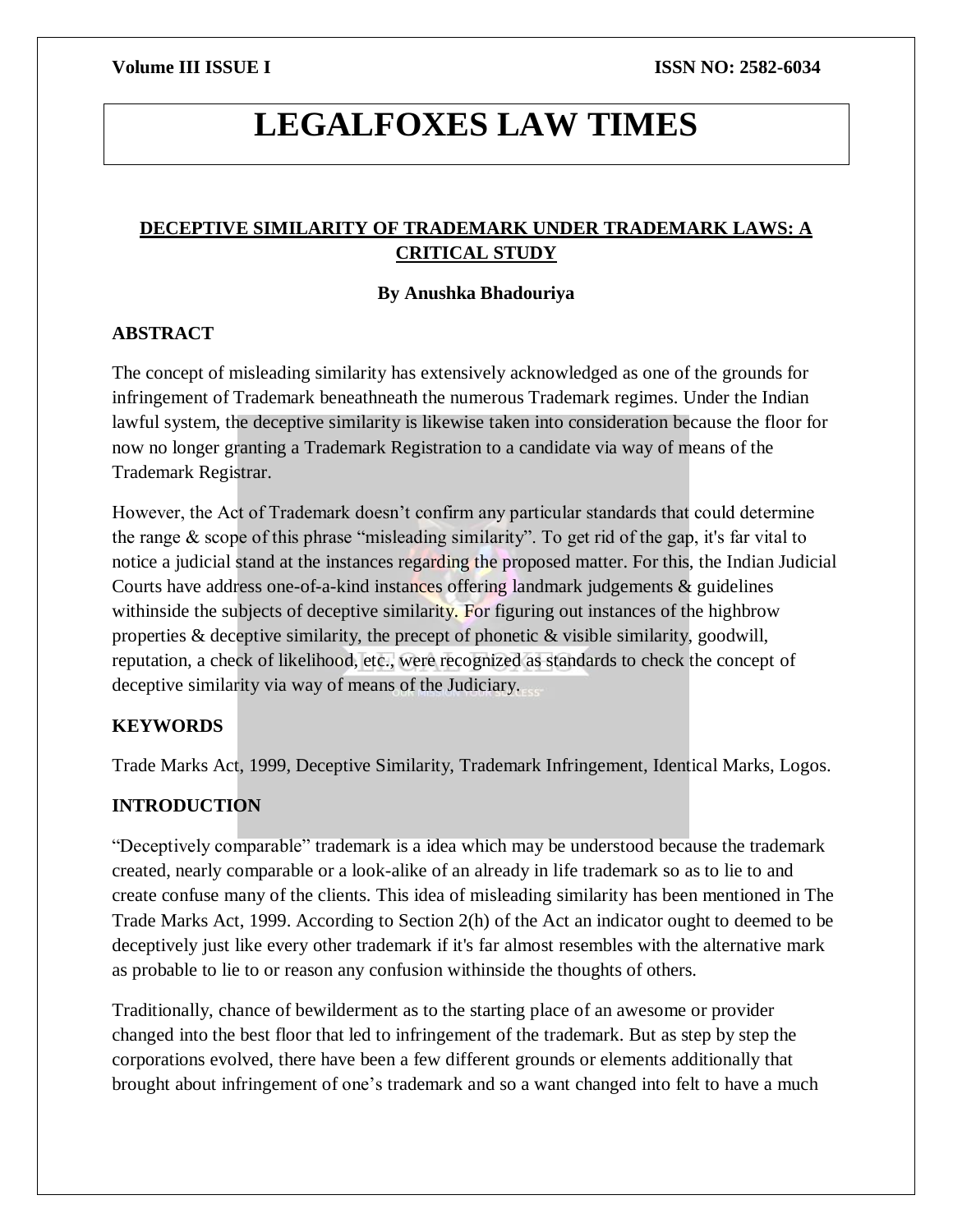broader method in terms of trademark protection<sup>1</sup>. Whenever marks are identical, it's miles taken into consideration to be a clean case of infringement as it's miles possibly to reason confusion withinside the minds of people. But there may be conditions wherein marks aren't identical, however proportion enough quantity of similarity. In such cases, despite the fact that marks aren't identical, however if they may be comparable sufficient or have enough diploma of resemblance to be able to reason confusion withinside the minds of people, it could be stated to be infringement. A misleading mark may be stated to be this kind of mark that's possibly to reason confusion withinside the minds of the buyer. The take a look at is twofold. Firstly, that this kind of mark need to reason confusion as to its supply of starting place, to preferred public with common intelligence. Secondly, it's miles the general similarity this is appeared upon and now no longer the character additives of the mark this is taken into consideration.

# **Concept of Deceptive Similarity**

The idea of misleading similarity has broadly known as one of the floor for trademark infringement beneathneath diverse trademark regimes. Under Indian system, the misleading similarity is likewise taken into consideration because the floor for now no longer granting a Trademark registration to an applicant via way of means of the Registrar of Trademarks<sup>2</sup>. However, the Trademark Act does now no longer verify any precise standards which could determine the ambit and scope of this phrase "misleading similarity," In order to get rid of the gap, it's far essential to notice a judicial stand at the instances concerning the stated count number. For this, the Indian Judicial Courts have treated diverse instances imparting with landmark judgments and hints withinside the topics of misleading similarity. For adjudicating instances of the highbrow houses and misleading similarity, precept of phonetic and visible similarity, reputation, goodwill, take a look at of likelihood, etc. were known as standards to check the idea of misleading similarity, via way of means of the Judiciary. In keeping with Section 11(2) of the Trademarks Act, Registration of such marks which might be deceptively just like a famous or an already present mark isn't always permitted. Where any same or comparable trademark is used with appreciate to items or offerings that aren't comparable, it might purpose taking of an undue benefit of the prevailing trademark and might be adverse to the identification and one of a kind man or woman of that trademark. Such emblems can't be registered.

A trademark may be in comparison retaining in thoughts three criteria Identity among the symptoms and symptoms main to absolute safety beneathneath Article 8(1)(a) EUTMR if the products and/or offerings also are identical. A locating of similarity (or identity) ends in the hole of the exam on probability of misunderstanding according with Article 8(1)(b) EUTMR. The locating of dissimilarity in all 3 elements excludes the probability of misunderstanding. There isn't anyt any want to take a look at similarly conditions of Article 8(1)(b) EUTMR[8] While

 $\overline{\phantom{a}}$ 

<sup>1</sup> http://ipindia.nic.in/writereaddata/Portal/ev/TM-ACT-1999.html

<sup>2</sup> https://pt.scribd.com/document/211609841/Management-Articles-8-1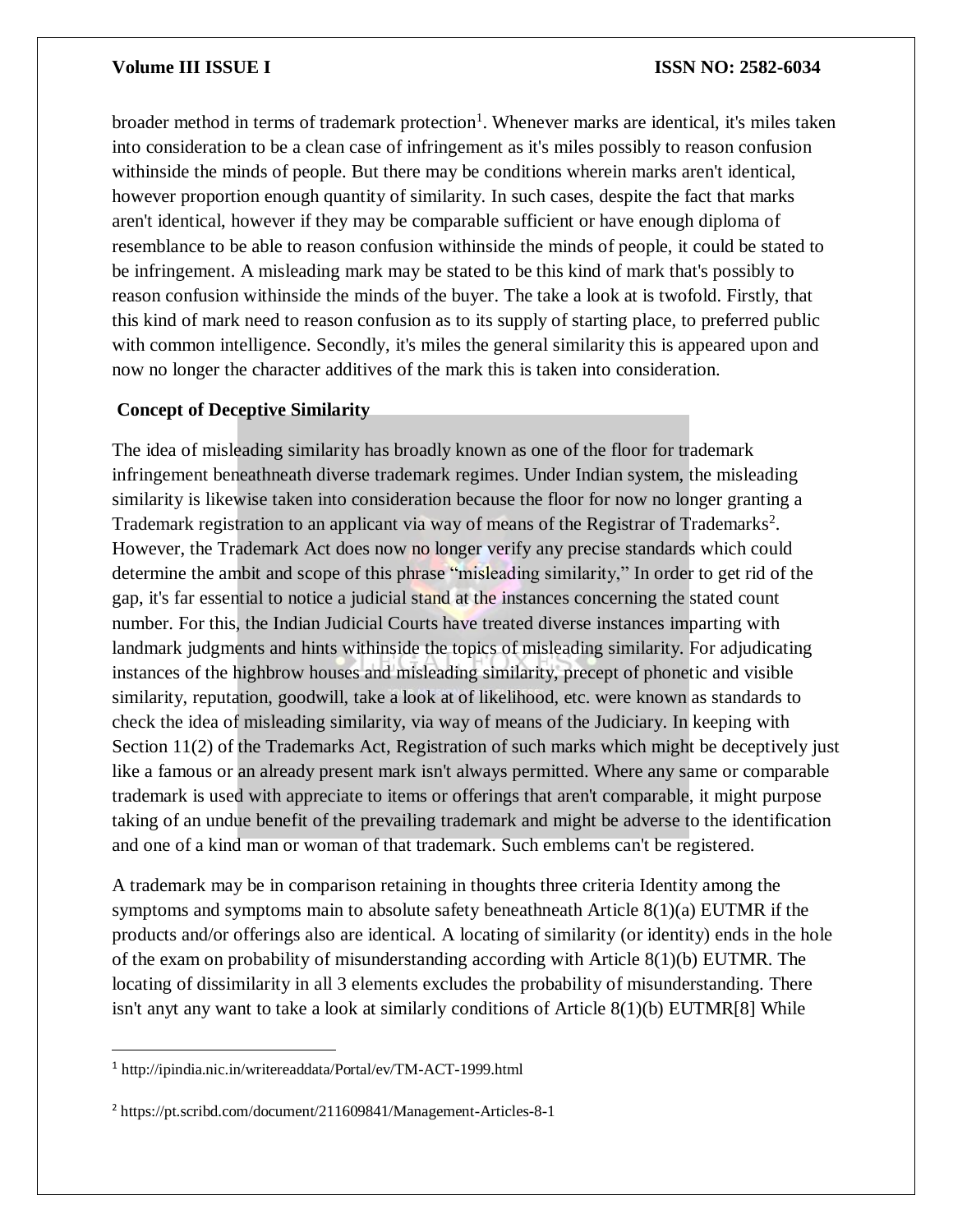figuring out the probability of misunderstanding, EU continues in thoughts the worldwide impact. If globally the disputed mark may be perceived as originating from the authentic mark's undertaking, absolute safety may be afforded to the authentic mark. While evaluating the marks, a precondition for figuring out probability of misunderstanding is lifestyles of similarity withinside the identities. Dissimilarity of symptoms and symptoms will placed a prevent to the investigation. Whether a probability of misunderstanding exists relies upon on an evaluation of numerous interdependent factors, including similarity of the products and offerings, the applicable public, similarity of the symptoms and symptoms, deliberating their special and dominant elements the individuality of the sooner mark.

The guidelines of similarity among marks had been advanced over time on the idea of the well

known Parker J case. The similarity among the marks is as follows:

1. When evaluating this point, the man or woman with common intelligence is considered.

2. The concept in the back of the 2 marks need to be considered whilst evaluating the general

that means of the marks, their visible or phonetic resemblance, and, maximum significantly, they

could create confusion amongst the overall public.

3. When evaluating the product, the trademark need to be taken as an entire and now no longer

as a part of the trademark.

 $\overline{a}$ 

4. There isn't any want for a radical evaluation or letter via way of means of letter.

# **Important Cases Concerning the Judicial view withinside the count number of Deceptive Similarity**

The doctrine of misleading similarity is broadly used withinside the Judicial Courts because the topics of Trademark Infringement. Trademark performs a important significance in a enterprise and its goodwill of excessive want for protective the trademark from being misused and infringed. Judiciary has taken an hobby withinside the topics of Intellectual Property Rights and its principles. The judiciary has additionally appeared into the problem after the issues has aroused concerning the misleading similarity<sup>3</sup>. The hints were furnished via way of means of the judicial choices so as to make adjudication of instances of trademark infringement a great deal smoother. It is obvious from the instances as a few mentioned under that the courts are going past the literal meanings of the law to offer justice and safeguarding the rights of the investors and protective the pursuits of the clients as well. count number of Deceptive Similarity

<sup>3</sup> https://corpbiz.io/learning/understand-briefly-about-timeline-for-trademark-registration-process-in-india/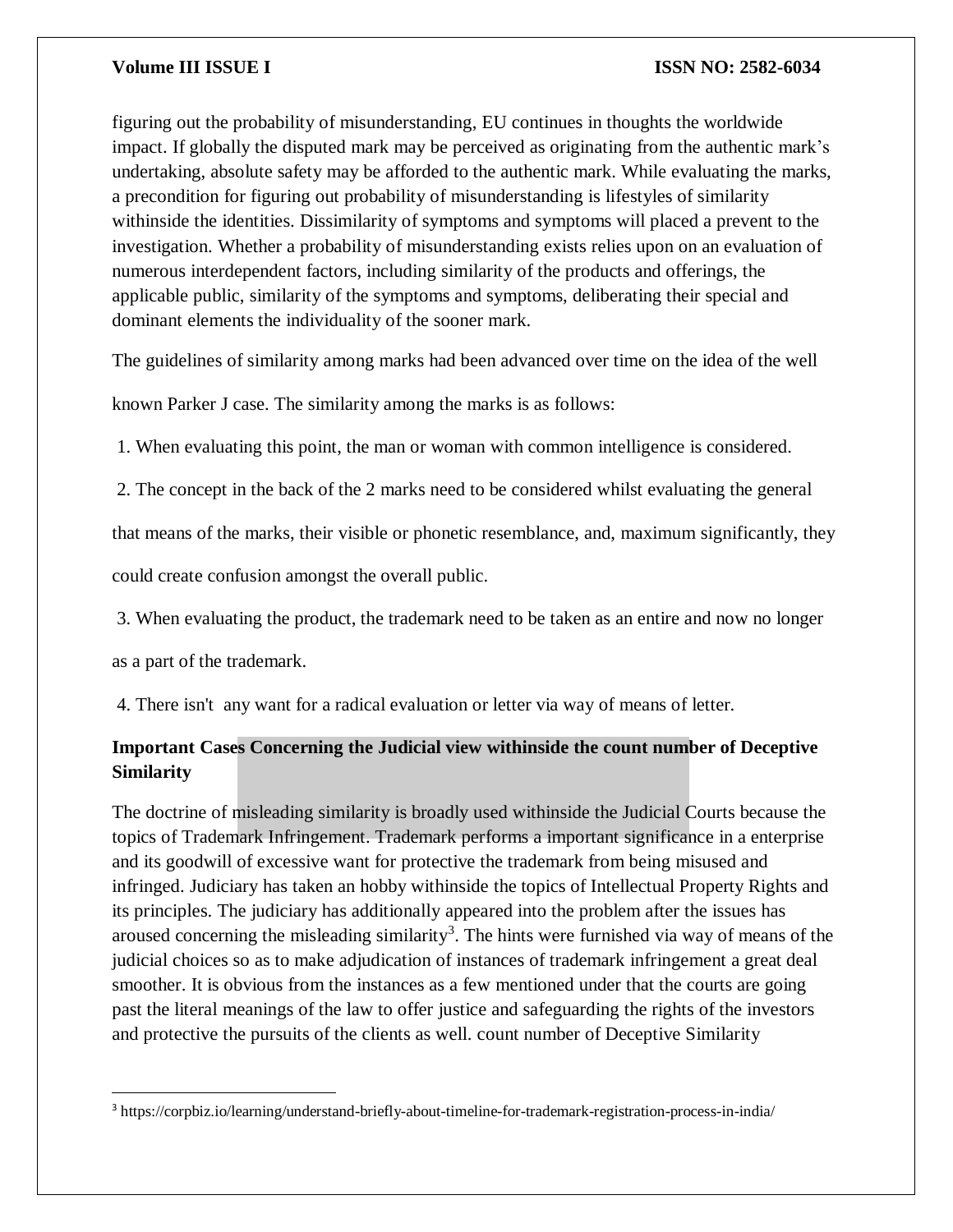- Case:- M/S Lakme Ltd. v. M/S Subhash Trading<sup>4</sup>, In this count number, the plaintiff turned into a vendor of beauty merchandise beneathneath the trademark call "Lakme" and the defendant turned into additionally promoting the same merchandise beneathneath the logo call of "LikeMe". The case of trademark infringement turned into filed via way of means of the plaintiff. The High Court held that the names have now no longer been in a class of misleading similarity. These each are separate marks with distinction withinside the spelling and its look.
- Case: SM Dyechem Ltd. v. Cadbury (India) Ltd, In this count number, the plaintiff has commenced a enterprise of promoting wafers and chips beneathneath the trademark call "PIKNIK". Later at the defendant has additionally commenced enterprise of sweets beneathneath the logo call of "PICNIC". A fit turned into filed alleging trademark infringement has been done. The Court held that the logos have now no longer been in a class of misleading similarity as they may be one of a kind in look and has one of a kind composition of words.
- Case:- Cadila Health Care Ltd. v. Cadila Pharmaceutical Ltd, In this count number the Hon'ble Supreme Court has held sure hints for an adjudication of topics associated with misleading similarity in logos. In this precise count number, the events of the case had been the successors of a Cadila group. The dispute has arisen on an difficulty of promoting of the drugs via way of means of a defendant beneathneath the call "Falcitab" which turned into very just like the call of the drugs that has been synthetic via way of means of the plaintiff additionally beneathneath the call "Falcigo". Both those capsules had been used to treatment the identical disorder. Therefore, the rivalry turned into raised that the defendant's logo call is growing the confusion many of the clients. The injunction turned into pleaded via way of means of a plaintiff. As in defence, the defendant has claimed that the prefix "Falci" has been derived from a call of the disorder this is Falcipharam malaria. The courtroom docket has found that due to a varied populace withinside the u . s . an infrastructure of the clinical career isn't always so wide, so there may be possibilities of clinical negligence. However, it's far crucial that confusion of logos ought to be strictly averted in case of prescribed drugs and capsules. Therefore, the Court held that whilst naming the clinical merchandise, one ought to take greater precaution and care. The names of the logo, therefore, being phonetically comparable and could quantity to deceptively comparable.
- Case:- M/S Allied Blenders and Distillers Pvt. Ltd. v. Govind Yadav & Anr In this count number, the plaintiff claimed that the defendant's trademark "Fauji" has faulty misleading similarity because the plaintiff's has "Officer's Choice". The declare has been made at the floor of similarity of an concept in making of the logos as a word "Fauji" this means that a navy officer in Hindi translation. However, each the events are withinside the enterprise of alcoholic beverages. Further, packaging of each the bottles

 $\overline{a}$ 

<sup>4</sup> 2011(46)PTC 343 (DEL.)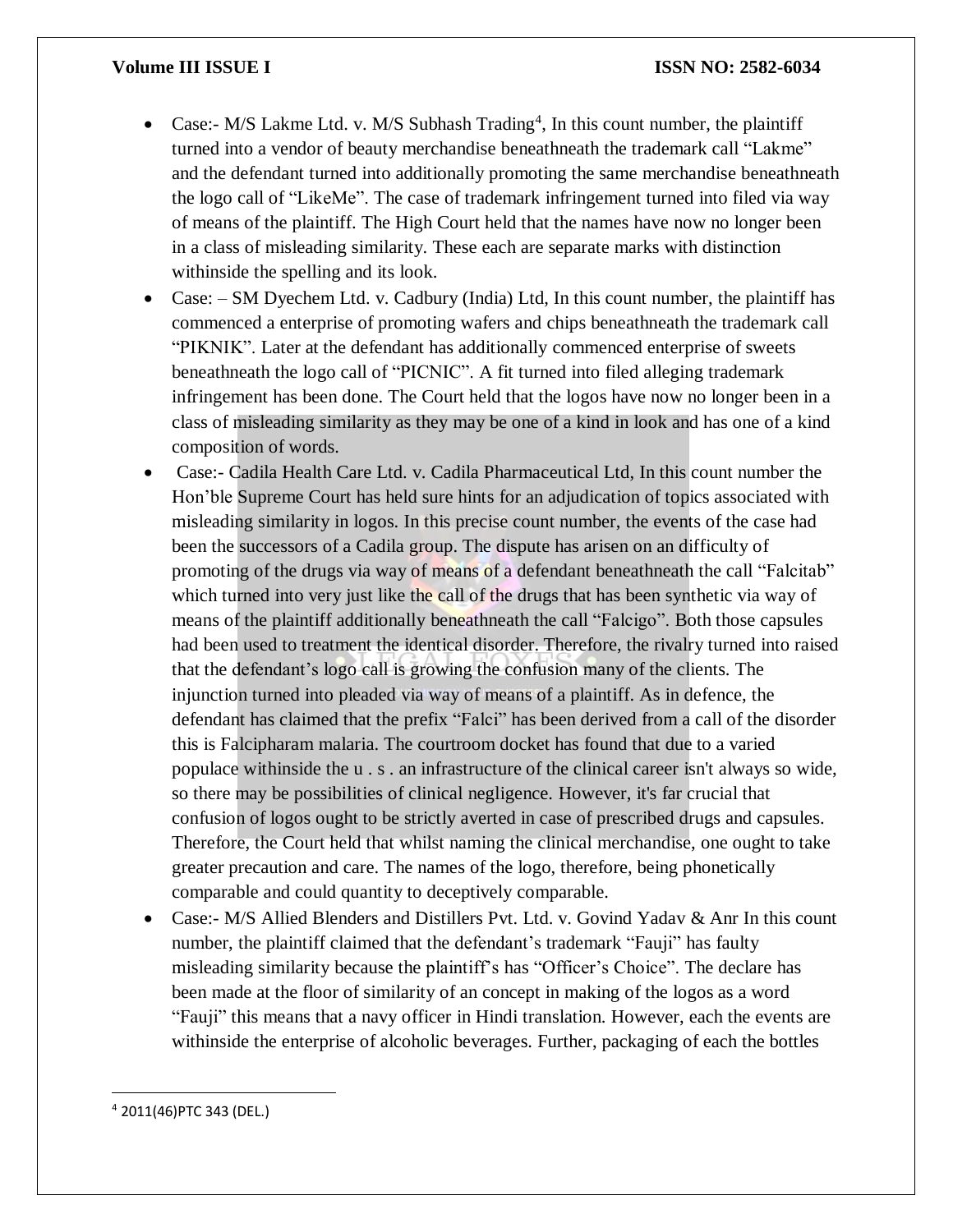turned into additionally identical<sup>5</sup>. The exchange get dressed performs a substantial position in determining the instances of trademark infringement. In this count number, the courtroom docket has held that there's no misleading similarity among the logos "Officer's Choice" and "Fauji". Therefore the trademark infringement fit case turned into dismissed.

• Case of Montblanc Simplo-GMBH v New Delhi Stationery Mart<sup>6</sup>, it was held that because the marks that had been imagined to be same had been utilized in appreciate to same goods, it's miles then vital to decide whether or not use of such mark could motive confusion withinside the minds of popular public. It isn't vital to show real case of harm of bewilderment; organising chance of bewilderment is sufficient<sup>7</sup>. The Trademarks Act does now no longer especially prescribe any standards to determine the scope and applicability of 'misleading similarity 'in a case. But, there are numerous judicial selections which have been handed through the years which have helped offer positive framework or ideas to decide the equal and to apprehend wider interpretation of the term 'misleading similarity'.

# **Conclusion**

Trademarks play a important position in creating a logo call famous and goodwill of any enterprise. Not simplest it does assist in growing the logo cost however additionally it aids in producing the revenue. Being such crucial, the trademark is liable to getting infringed or misused. One such manner of trademark is making "deceptively comparable" logos. Hence keep away from misleading similarity and check in your trademark with an precise call<sup>8</sup>.

M/S Biofarma v. Sanjay clinical Stores (3) laid down different factors that might be taken into consideration whilst figuring out misleading similarity:

- The nature of the marks:
- The percentage of resemblance among the marks ;
- The nature of the products in admire of which they may be used;
- The similarity withinside the nature, person and overall performance of the products of the rival traders;
- The magnificence of purchasers;
- The mode of buying the products;
- Any different surrounding circumstances.

Trademarks play an important function in developing a logo call famous and goodwill of any business. Not handiest does it resource in organizing the logo fee but it additionally enables in

 $\overline{a}$ 

<sup>5</sup> https://corpbiz.io/learning/concept-of-deceptive-similarity

<sup>6</sup> 1996 PTC(16)567

<sup>7</sup> https://www.legitquest.com/case/montblanc-simplo-gmbh-v-new-...

<sup>8</sup> https://corpbiz.io/learning/concept-of-deceptive-similarity-in-trademarks/